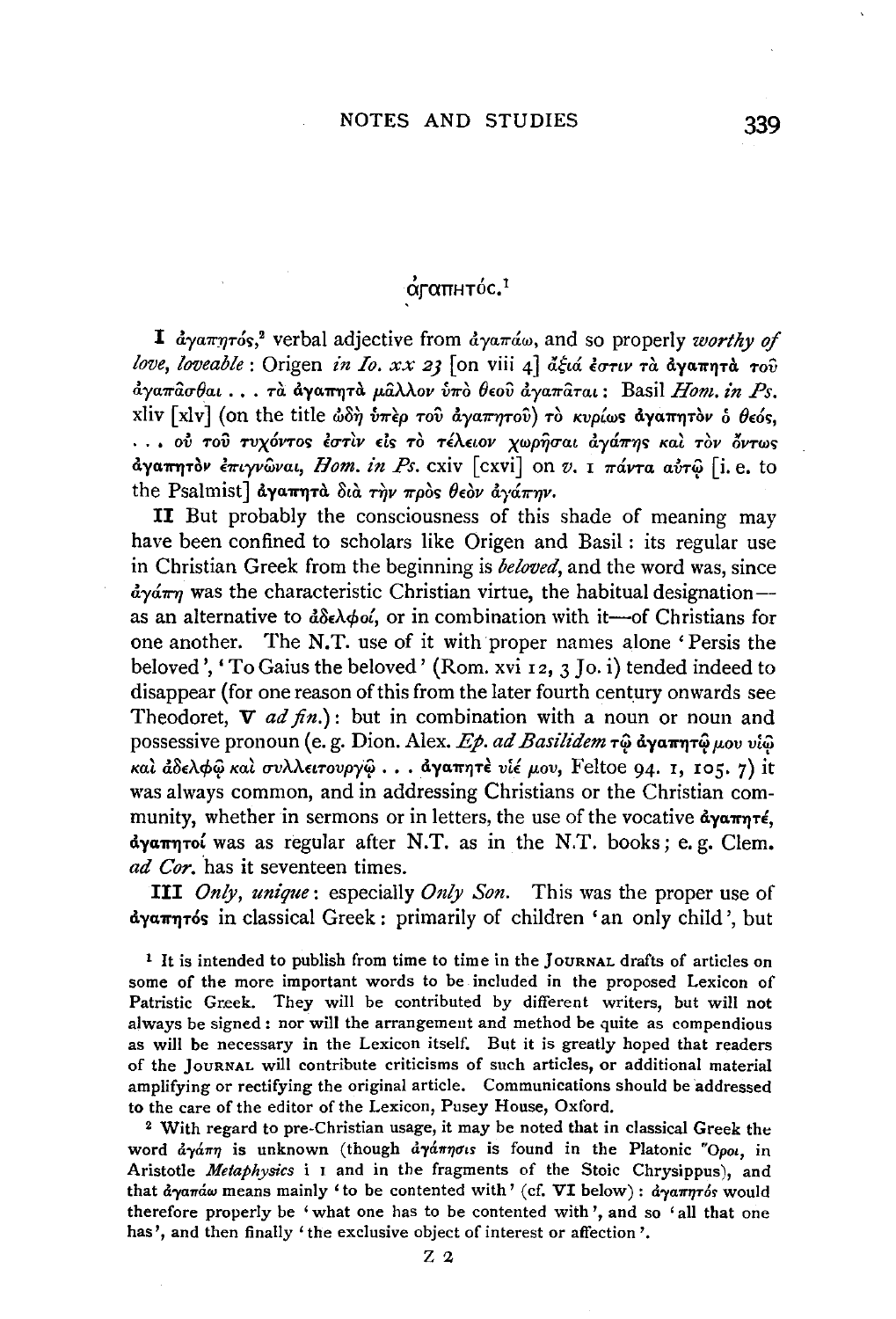not exclusively. Thus Pollux Onomasticon iii 2 καλοΐτο άν νίος άγαπητός δ μόνος ών πατρί ή μητρί ώσπερ και άγαπητή θυγάτηρ και μονογενής καθ' 'Ησίοδον: Hesychius Lexicon s.v. αγαπητόν· μονογενή, κεχαρισμένον. And so we find in Aristotle Politics ii 4 (1262 b) δύο γάρ έστιν ἃ μάλιστα ποιεί κήδεσθαι τους άνθρώπους και φιλείν, τό τε ίδιον και το άγαπητόν: Eudemian Ethics iii 6. 3 (1233 b) οίον εί είς γάμον δαπανών τις του άγαπητου, πλούσιος ὤν, δοκεί πρέπειν έαυτώ τοιαύτην κατασκευήν οίον άγαθοδαιμονιαστάς έστιώντι: Rhetoric i 7. 41 και το άγαπητον και τοίς μεν μόνον, τοίς δε μετ' άλλων διο και ούκ ίση ζημία, άν τις τον ετερόφθαλμον τυφλώση και τον δύ'  $\zeta_{\text{Vovra}}$ , άγαπητον γλο αφήρηται, where the argument appears to be exactly parallel to Nathan's parable of the one ewe lamb—'other people have more lambs (or more eves, or what not), my client had only one.' This use passed into LXX, e.g. Gen. xxii 2, 12, 16 (in v. 2 Cyprian's Bible had 'filium tuum illum unicum', but v. 16 'dilectissimo'), Jud. xi 34 (A and Lucian), Am. viii 10, Zach. xii 10, Jer. vi 26, Tob. iii 10 N: it must have been known to St Paul when he substituted in Rom. viii 31 του ίδίου υίου for του αγαπητού υίου of Gen. xxii 16: it is the natural meaning of  $\epsilon v \alpha \cdot \epsilon \sigma x \epsilon v$  viov  $\alpha y \alpha \pi \eta \tau \delta v$  in the parable of the husbandmen, Mk. xii 6, Lk. xx 13 (cod e 'filium meum unicum'). and in Hermas Sim. v 2. 6 τον υίον αύτου δν άγαπητον είχε και κληρόνομον<sup>1</sup>: and it is an open question whether  $\delta$  vios  $\mu_{0}$   $\delta$  dyarm of in the Gospel narratives of the Baptism and Transfiguration should not be interpreted in this sense, cf. Daniel Heinsius Exercitationes sacrae ad N.T. (Leyden, 1639) on Mk. i II. The following quotations will at least suggest that such was the dominant exegesis in the early Church. So expressly Athanasius: Or. c. Ar. iv 24 kai év rñ Haλaia περί Υίου πολλά λέγεται, οΐον . . . ώλι γπέρ το άταπιτος [Ps. xliv (xlv) tit.], και έν τω Ήσαία [Is. v 1] . . . 3 cma τον άταπητον τω διαπελώνι Moy . . . το δε άγαπητός τίς αν είη ή υίος μονογενής... ταύτον γάρ έστιν τό τε μονογενές και το αγαπητόν, ώς το Ογτός έςτιν όγιος Μογ ο αγαπητός ού γάρ δή την είς αύτον αγάπην σημάναι θέλων είπε το λταπητός (ίνα μή τους άλλους μισείν δόξη) άλλα το μονογενες εδήλου ίνα το μόνον εξ αύτου είναι αύτον δείξη. καὶ τω Αβραάμ γούν σημάναι θέλων ο Λόγος το μονογενές φησι Προςέρετκε του γίον τον τον άταπητόν παντί δε δήλον έκ της Σάρρας μόνον είναι τον Ίσαάκ; ib. iv 29 το δε άγαπητον και Έλληνες ίσασιν οι δεινοι περι τας λέξεις, ότι ίσον έστιν τω είπειν μονογενής φησι γάρ Όμηρος  $[Od.$  ii 365]... ΜΟΥΝΟΣ έώΝ  $\lambda$ ΓαπΗτύς ... δ άρα μόνος ὢν τῷ πατρὶ άγαπητὸς λέγεται. Other fathers who bring dyamnros into collocation with  $\mu$ ovoyevýs (as in Jud. xi 34 [A] Lucian] of Jephthah's daughter, αύτη μονογενής αύτω άγαπητή, και ούκ έστιν αύτω πλήν αύτης), and therefore presumably interpret the one by the other, are: Iren, Haer. iv 5. 3 (of Abraham) τον ίδιον μονογενή και άγαπητον

<sup>1</sup> This is apparently the true reading: cf. the Latin version 'quem carum et heredem habebat'.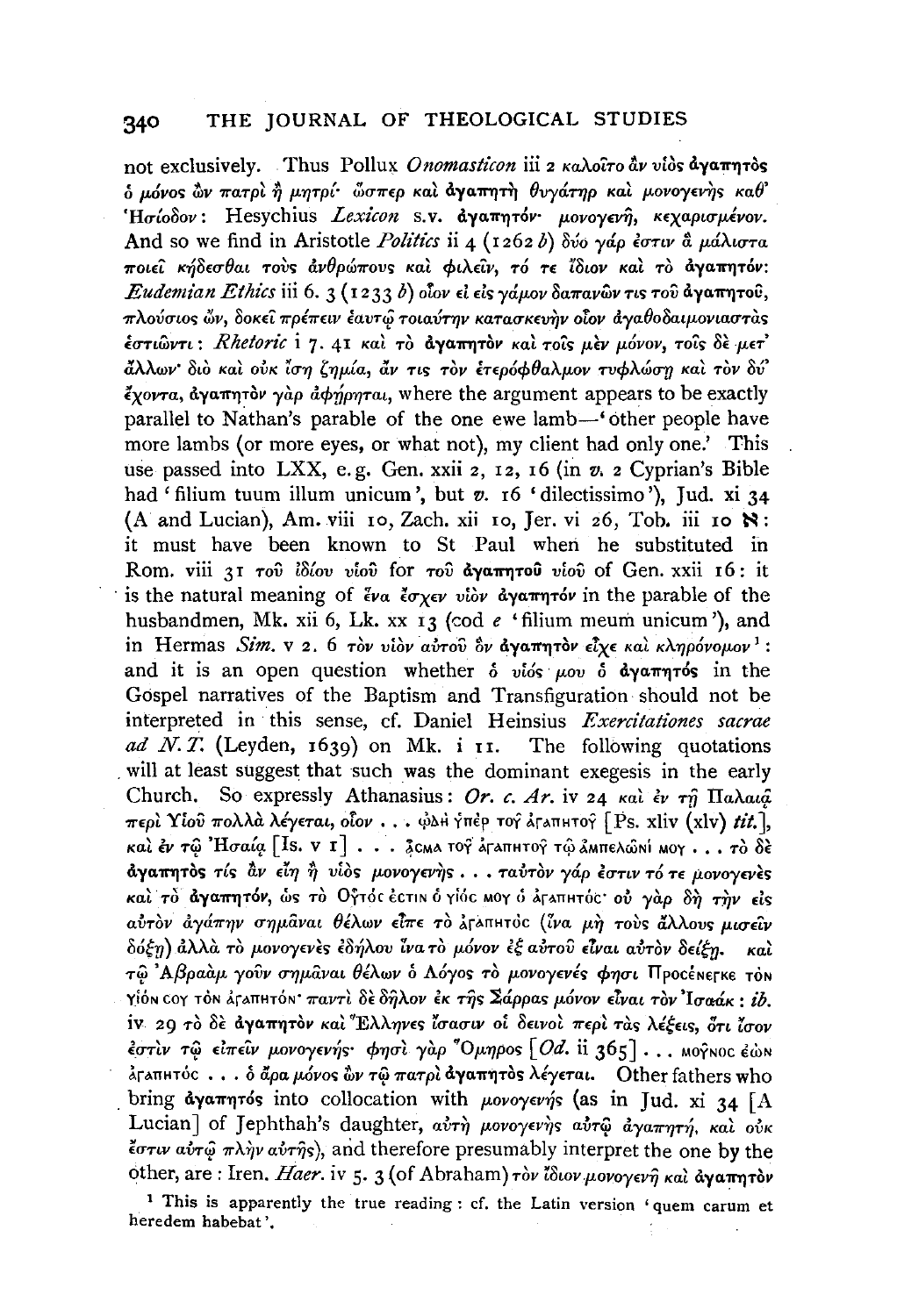παραχωρήσας θυσίαν τω θεω, ίνα και ο θεος εύδοκήση... τον ίδιον μονογενή και άγαπητον υίον θυσίαν παρασχείν. Eus. eccl. theol. i 10 (68. 15) ο άληθως υίος του θεου, έξ αύτου άτε δη έκ πατρος αποτεχθείς, εικότως και μονογενής και άγαπητός χρηματίσειεν αν του πατρός, and ib. i 20 (86. 8), ii 7 (104. 23), ii 20 (129. 27), c. Marcell. i 1 (2. 14); cf. eccl. theol. ii 14 (118. 6)  $\lambda$ óyov μεν όντα καθ'  $\delta$ ... θεον δε και μονογενή καθ' δ μόνος άληθως ήν υίος του έπι πάντων θεού, υίος γνήσιος όντως και άγαπητός, τω αύτου πατρι κατά  $\pi\acute{a}\nu\tau\alpha$  *άφωμοιωμένος*, and apart from any christological reference *laud*. Const. xiii 6, 7 (238. 12, 17) τα μονογενή και άγαπητά των τέκνων κατασφάττειν... έθυον τα άγαπητα και μονογενή των τέκνων. Αρ. Const. iii 17. 4 X. δ μονογενής θεός δ άγαπητός νίός, cf. viii 12. 31. Greg. Nyss. de deitate Filii et Sp. S. (ii 905) (of Abraham)  $\lambda$ áBe Moi,  $\phi_{\text{NOT}}$ , Tôn Yión COY ΤΟΝ ΑΓΑΠΗΤΟΝ ΤΟν μονογενή. Θρα τα κέντρα του λόγου, πώς κεντεί του πατρός τα σπλάγχνα... και υίον άγαπητόν και μονογενή καλών;<sup>1</sup> So probably Serapion πάντας πρός έαυτον διά της επιδημίας του αγαπητού σου υίου έλκων in his εύχη προσφόρου (*J. T. S.* i 105), his ordinary phrase being του μονογενούς σου 'I. X. Both interpretations of αγαπητός are apparently combined by St Basil (in Ps. xliv [xlv] tit.: partly quoted ·above): άγαπητός τω πατρί μέν ώς μονογενής, τη κτίσει δε πάση ώς πατήρ φιλάνθρωπος και αγαθός προστάτης, το αυτό δέ έστιν τη φύσει και άγαπητον και άγαθόν· διότι καλώς ωρίσαντο ήδη τινες άγαθον είναι ού  $\pi\acute{a}v\tau\acute{a}$  *edieral* [Aristotle *Ethics* i I]: and by St Chrysostom *Hom*. xii in Mt. (iii 17) 162 C φωνή μετά του πνεύματος κηρύττουσα του μονογενούς την αξίαν... ή λέγουσα ογτός έςτιν ό γίος ΜΟΥ ο ΑΓΑΠΗΤΟς. 165 Α ού γάρ άγγέλους και άργαγγέλους εποίησεν, άλλα υίους θεού κατασκευάσας και άγαπητούς ούτως έλκει προς εκείνην την λήξιν ήμας. There does not indeed appear to be any trace of  $\partial y \circ \pi \eta$   $\tau \circ \sigma = \mu \circ \nu \circ \gamma \circ \nu \eta$  in Origen; his comment on Matt. xvii 5  $\hat{\eta}$  rov  $\pi a \tau \rho \delta s$   $\phi \omega r \hat{\eta}$   $\mu a \rho \tau \nu \rho \sigma \hat{v} \sigma a$ τω νίω ως άγαπητώ και εύδοκητώ, In Matt. Tom. xii δ 42, suggests that he interpreted αγαπητός and εύδοκητός as on the same plane, and if this is the right interpretation it perhaps covers the similar phrase in St Polycarp's prayer Mart. Pol. 14 ο του αγαπητού και εύλογητου παιδός  $\sigma$ <sub>0</sub> I.X.  $\pi$ <sub>a</sub> $\tau$ <sup>h</sup><sub>10</sub>, though Origen himself of course often interprets quite independently of the exegetical tradition.

IV In pseudepigraphic Christian (and in Jewish ?) writings  $\delta \eta \gamma \alpha \pi \eta$ μένος (see under άγαπάω) seems to be used as a title of Messiah The Beloved, and dyamn-os may have followed suit from the apparent

<sup>&</sup>lt;sup>1</sup> These passages seem amply sufficient to shew that  $\mu$ ovo $\gamma$ ev $\eta$ s and  $d\gamma$ an $\eta\tau$ os are used as equivalent or as exegetical the one of the other (and one might perhaps add to them Ep. ad Diognetum 8. 11 διά του άγαπητού παιδός, 10. 2 τον υίδν αύτου  $\vec{r}$   $\partial v$   $\mu$ ovo $\gamma$  $\epsilon \nu \hat{\eta}$ ); and if so, there would remain no ground for the suspicion expressed by Dr Hort (Two Dissertations p. 49 n.) that some of the writers cited read both words in their LXX text of Genesis.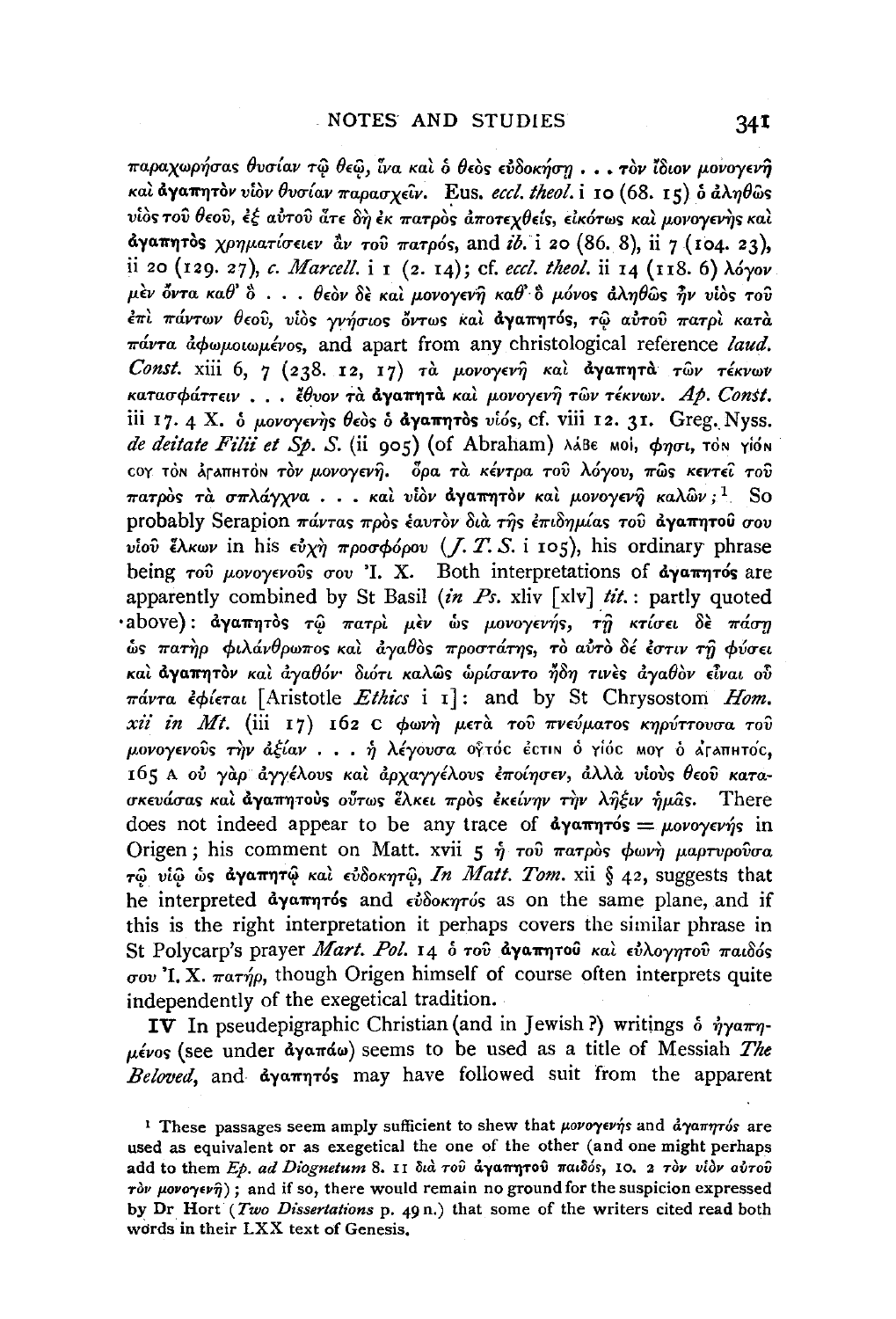identity of meaning of the two words: see Dr J. Armitage Robinson's note in his *Ephesians* [1903] pp. 229-233, who would further equate the ό γίος Moy ο αταπητός of Mt. xvii 5 with the ό γίος Moy ο εκλελετμένος of Lk. ix 35. So the Ascension of Isaiah iii 13 εξέλευσις του άγαπητού έκ τού έβδόμου ούρανού (L 'adventum dilectissimi de septimo caelo'), iv 3 οί δώδεκα άπόστολοι του άγαπητου. Acta Philippi 19 (Bonnet 10. 21-25) .<br>ὦ πάτερ ἄγιε . . . πέμψον σου τον άγαπητον υίον 'I. X. ελέγξαι τον άπιστον άρχιερέα, ίνα τὸ σὸν όνομα έν τῶ αγαπητῶ Χριστῶ δοξασθή. This class of writings is more likely to have been influenced by Jewish, and less by classical, usage than were the fathers cited under III : and therefore it may well have interpreted δ άγαπητός, δ υίος δ άγαπητός, of Christ in a different sense to that predominantly found in the fathers.

V αγαπητή, and less frequently αγαπητός, a spiritual lover: not apparently till after the middle of the fourth century: used in Latin also, e.g. Jerome  $ep$ . xxii 14 'unde in ecclesias agapetarum pestis introiit? unde sine nuptiis aliud nomen uxorum? immo unde novum concubinarum genus? unde meretrices univirae?' Epiph. Haer. lxiii 2 κατηγορούσι των έν τη έκκλησία τας άγαπητάς λεγομένας συνεισάκτους γυναΐκας κεκτημένων: ib. Ixxviii 11 (of the Virgin as commended to St John) μη τούτο στραφή είς βλάβην τισι και δόξωσιν εν τούτω λαμβάνειν πρόφασιν συνεισάκτους και αγαπητάς επικαλουμένας εαυτοίς επινοείν. Greg. Naz. Epigram. xx (Epigrams x-xx are on the same subject: x, xiii, xiv, xv, xvi contain the word) 7 των Χριστώ ζώντων και τερπομένων άγαπηταις μή που τούς μεγάλους αύρα φέρει καμάτους. | ή πύρ ή πυρός σημήϊα τούς άγαπητοίς· | την εικαζομένην φεύγετε σωφροσύνην. ib. xviii 3 Χριστον έχεις άγαπητόν, απόπτυσον άνδρας απαντας. Ps-Athanasius Syntagma Doctrinae ad Monachos [ed. Bened. ii 361 B]  $\mu$  $\eta$  έχειν γυναίκα συνείσακτον, καθάπερ τινές άγαπητάς έπέθεντο αύταΐς όνόματα. Basil (?: the treatise was first published from a Florence MS in  $1763$ : Migne, XXX 811) Sermo de Contubernalibus 2 εί [Πέτρος] είχεν άγαπητήν (sc. άδελφήν γυναίκα of I Cor. ix 5), και ήμεις τοις εκείνου ίχνεσιν επακολουθούμεν, 4 άγαπητή γαρ ήτω δια Χριστον έως του χαίρειν, 11 πολλάκις τις κόρη τοίς ίδίοις γονεύσι μη εξυπηρετησαμένη... αύτη σπουδαία είς τον άγαπητον εύρέθη.<sup>1</sup> Theodoret in ep. ad Philem. 2 άγαπητην ώνόμασε του Φιλήμονος την δμόζυγα ώς τη πίστει κοσμουμένην. θαυμαζέτω δε μηδείς εί προσπταίουσι νύν τινες τω προσρήματι τούτω· οί γάρ κακώς κεχρημένοι .<br>τῷ πράγματι τῆ προσηγορία τὴν λοιδορίαν προσῆψαν, πάλαι δὲ σεμνὸν τὸ  $\phi$ νομα και αξιέπαινον ήν. John Scholasticus *Nomocanon* tit. xxiv, quoting

<sup>&</sup>lt;sup>1</sup> For completeness' sake it may be as well to add from this same tract a record of a synonym for άγαπητή, namely άγαπητρίς, de Contubernalibus 2 ή των άγαπητρίδων, λέγω δή, μανία. [In pseudo-Chrysostom in Ps, xcii 2 (ed. Bened, v 622 E) Εύα... δρακοντιαίων συρισμάτων αγαπήτρια-another unknown form-the sense is not quite the same.]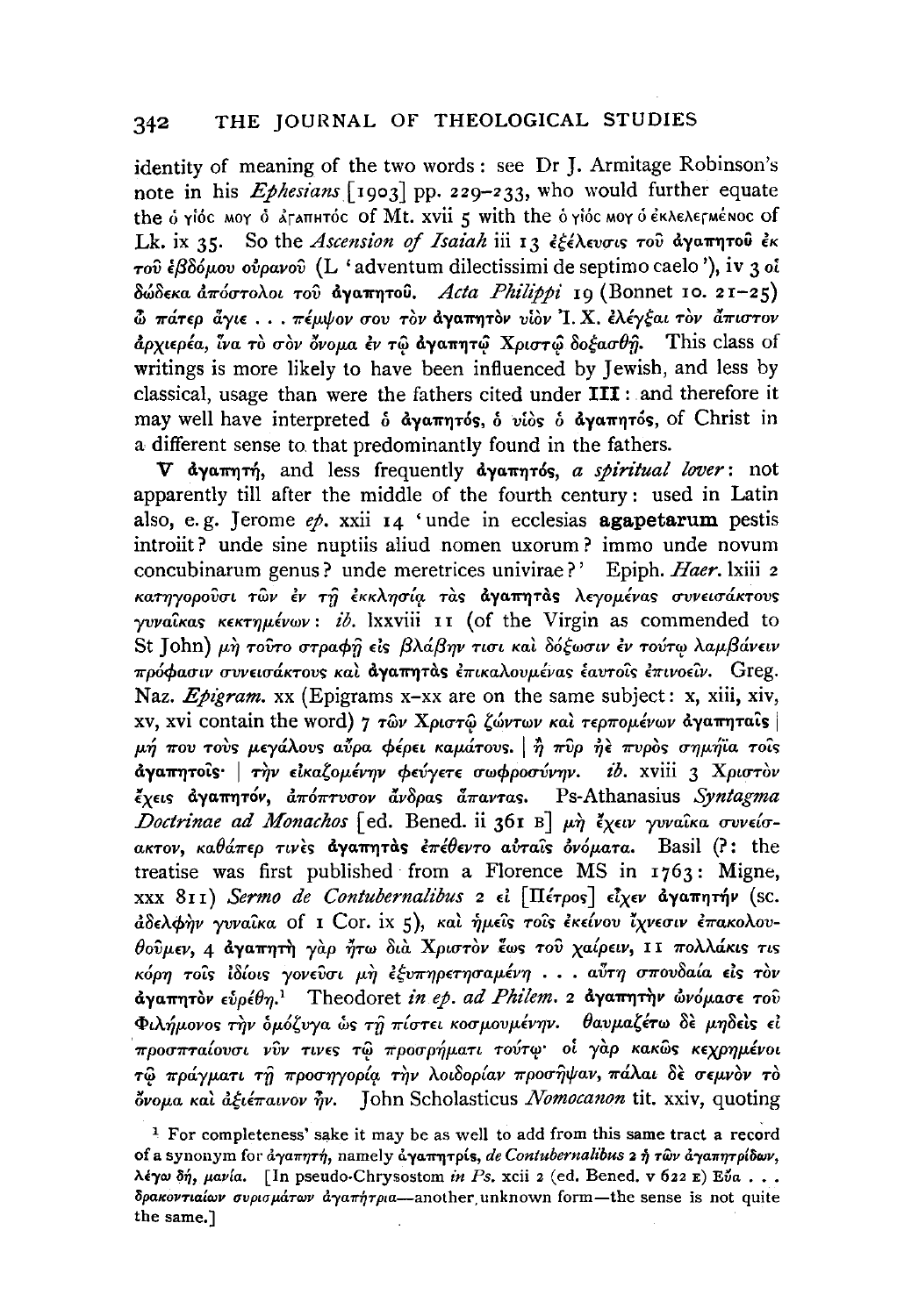Const. ix tit. 1 (Novellae vi cap. 6) τας [διακονίσσας] μη έχειν έν τάξει δήθεν άδελφών ή συγγενών ή τών καλουμένων άγαπητών συνόντας.

VI The neuter αγαπητόν and adverb αγαπητώς had already in classical Greek the technical signification 'it must be accepted, acquiesced in', 'one must be content'. So Josephus Bell. Iud. i 5, quoted in Eus.  $H. E.$ iii 6. 10 ικετευόντων... μεταδούναί τι μέρος αύτοις ών κινδυνεύσαντες ήνεγκαν ούδ ότιούν μετέδοσαν, άγαπητον δε ήν το μη και προσαπολέσθαι σεσυλημένον. Origen in Io. x 43 (ii 22), the greater blessing is Blessed are your eves for they see ...  $\frac{1}{2}a\sqrt{a\pi n\pi}\partial v$   $\frac{1}{2}b\pi$   $\frac{1}{2}a\pi$   $\frac{1}{2}a\pi$   $\frac{1}{2}a\pi$ μακαρισμόν λέγοντα Μακάριοι οί μή ιδόντες και πιστεύσαντες. Eus. dem. ev. viii 2 p. 388 τους εξ άνθρώπων . . . είς το εφικτον άρετης χωρήσασιν άγαπητον λτίοις χρηματίσαι... λτίων δε λτιος τίς αν κυρίως εν ανθρώποις ονομασθείη; Chrysostom frequently (especially in an apodosis, joined to  $\pi \lambda \dot{\eta} \nu$   $d\lambda \lambda d$ , or with τέως): Hom. in ep. ad Rom. I (426 A) τοσαύτην άπονείματε σπουδήν τη των λεγομένων άκροάσει όσην τη των χρημάτων συλλογη· εί γαρ και αίσχρον τοσαύτην απαιτήσαι παρ' ύμων μόνην, πλην άλλ' αγαπητόν, άν τοσαύτην γούν διδώτε: Hom. in ep. 1 ad Cor. xxxiii (307 E) δεί τοίνυν συγκαταβαίνειν... το τέως άγαπητον ήν το τον σταυρον τους άκούοντας μη επαισχυνθήναι. For αγαπητώς Basil (?) Comm. in Isai. 472 E έπτλ Γγναΐκες  $\lceil$ iv 1]... πνεύματα... άπερ ούκ έχοντα φ επαναπαύσεται  $\lceil$ ix 2], άγαπητως τού κατά τον Κύριον άνθρώπου λαβόμενα ποιεί τα άναγεγραμμένα (where the Benedictine text is wrong both in punctuation and translation). And so sometimes 'barely', 'scarcely', Basil Hom. in Hexaemeron iii 1 ov λέληθέ με ότι πολλοί τεχνίται των βαναύσων τεχνών, άγαπητώς έκ της έφ' ήμέραν εργασίας την τροφην εαυτοΐς συμπορίζοντες, περιεστήκασιν ήμας, οΐ τον λόγον ήμων συντέμνουσιν, ίνα μή έπι πολύ της εργασίας αφέλκωνται.

## (The following note has been kindly contributed on the subject of the above article.)

The collection and arrangement of the meanings of  $d\gamma a \pi \eta \tau \delta s$  render it possible to conjecture something as to the affiliation or genealogy of the meanings discriminated in this article, possibly even to cast some light upon the motives which determined the choice of  $\partial y \partial \bar{\partial} \eta$  to signify the peculiar relation of the Christian to his brethren in the new community. It is generally supposed that before its appropriation to such use the word or its cognates must have already conveyed some sense of a distinctive quality in the emotion so named, e.g. some special intensity or purity of the affection. But it has always been difficult or impossible to verify this line of descent, and the known facts as to pre-Christian use do not support it. As is pointed out, the word  $d\gamma d\pi\eta$  itself does not occur in pre-Christian writers, and the discussion must turn upon the earlier meanings of  $d\gamma a\pi a\hat{\nu}$ ,  $d\gamma a\pi\eta\tau\omega s$ , &c. The pedigree of the meanings, which is suggested by the study of the history of these words, is somewhat surprising. The earliest meaning is that of contentment or acquiescence, and there is no evidence of a gradual introduction of either warmth or purity. Or rather, both do come in, but as it were silently and incidentally, and it is hard to say how late even in Christian usage the original sense may have